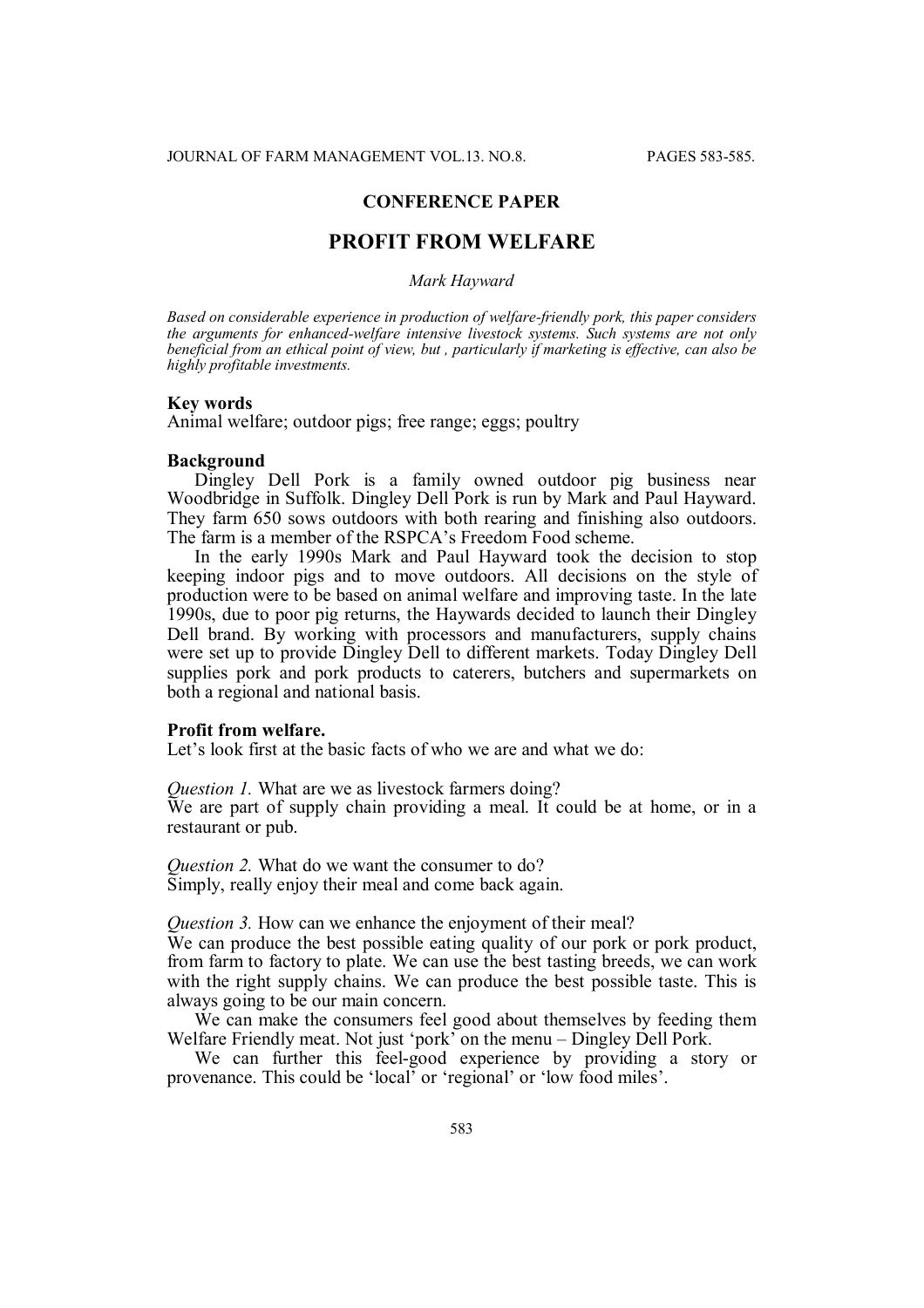If we achieve all three of the above we can turn the meal into the best possible eating experience for our consumer, who will in turn come back to our products. Welfare alone cannot achieve all of this but it is an integral part of the experience.

Let's examine these issues more closely.

*Taste.* If it doesn't taste good or we can't repeat that good meal every time we lose. We need to maintain the best tasting pork; we need the right breeding programme, nutrition and environment. Sometimes the influence of provenance and welfare will enhance our sense of taste. It will create an expectation because the food is welfare friendly or local the consumer will expect it to taste better. Taste is still paramount. Generally welfare-friendly or local meat sits at a price point above the standard commodity, therefore as farmers we must deliver on taste as well as welfare or provenance. If we are going to deliver a premium product we must ensure that it is premium on every possible level.

*Welfare.* Why do people buy in to animal welfare? Why do they buy welfareenhanced or free range eggs and chicken? Because it makes them feel good; they care how their food is raised, it's ethical, and they don't support the battery and broiler systems. The terms 'free range' and 'welfare-enhanced' are positive statements, the term 'battery' very much a negative. It's very easy with poultry to understand the difference between eggs from 'free range hens' and 'caged birds' and generally from a point of sale view it is clear because the product is well labelled. So how does this apply to pork? There are no negative terms like 'battery' or 'caged', it's just 'pork', so we need to accentuate the positive of the pork in the packet to capitalise on the large number of consumers who are clearly prepared to buy free range chickens or eggs, and who therefore must be the targets for welfare friendly pork. We need either strong, recognisable branding of selected farms (or groups of farms) and their values, or we need a clearly visible term for our pork … or both. In terms of welfare and what is out there already in the market place, this is where Freedom Food accreditation comes into its own. An endorsement for the UK's leading animal welfare charity has got to be an imperative. There cannot be many people in the UK who do not know the RSPCA brand name and its values.

*Provenance.* It is not enough to label the pork according to the country it was produced in; it needs to be identifiable by region, or county or better still by a farm or group of farms. By using the brand 'Dingley Dell' we are able to attach our values and ethics to the product. The Dingley Dell approach to animal welfare can be encapsulated on the packaging, point of sale material or via our website.

To summarise, we know from the ever-growing consumption of free range eggs and poultry that there is a substantial market for welfare-conscious